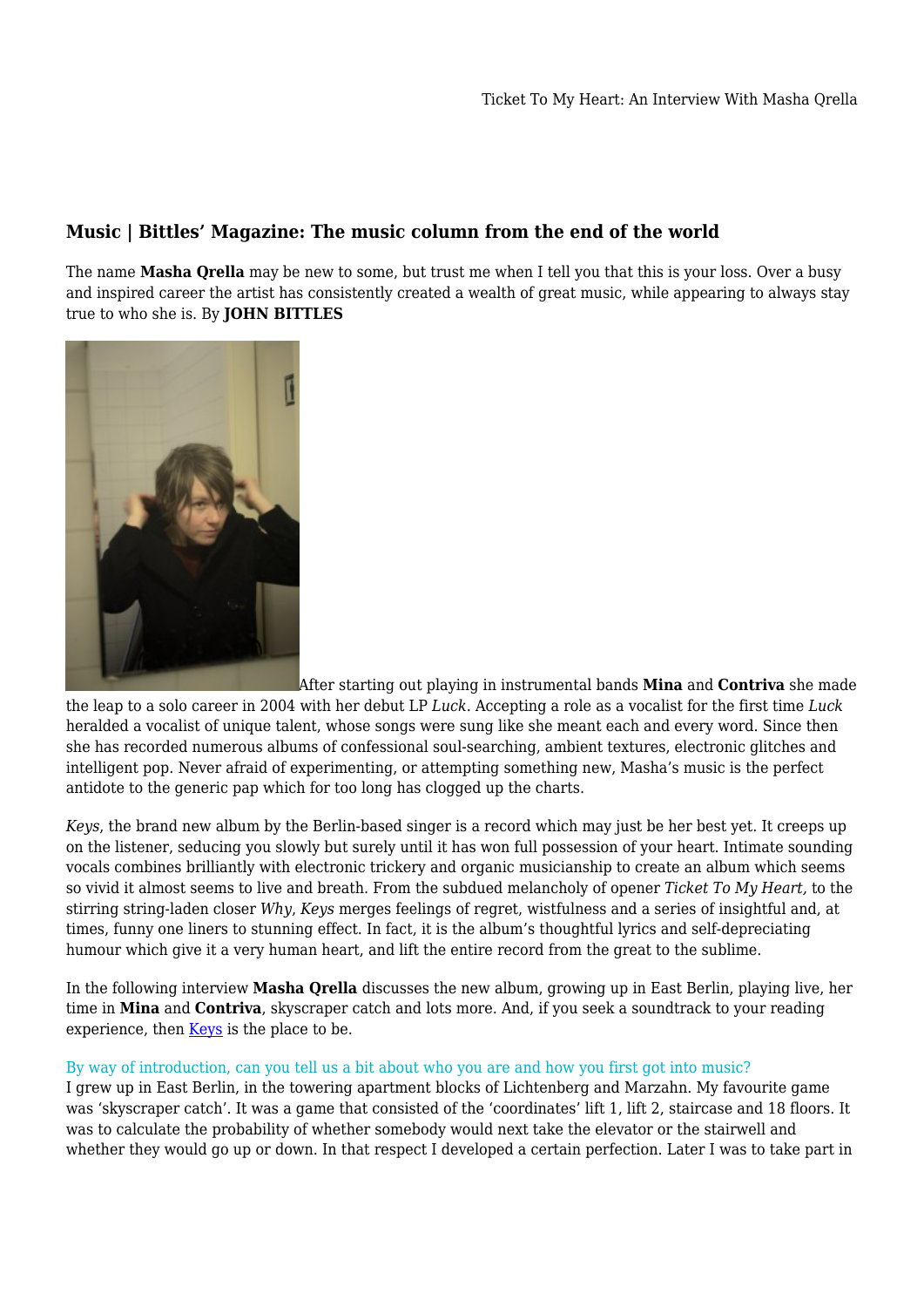competitive athletics. Thanks to the intervention of my parents not swimming, but "only" fencing – one of the few sports GDR athletes had absolutely no chance in and thus remained spared from doping and drill. After the fall of the wall in Berlin I developed a back problem and felt glad having to say goodbye to sport.

Until that point music had not played a role in my life. My parents, my father being a Russian astrophysicist and my mother a sleep researcher, both spent their student days in Moscow in the 70s and heard almost exclusively **Vladimir Vysotsky** at home.

My brother had a modest record collection with British pop music, almost exclusively queer (**Queen, Eurythmics, Pet Shop Boys, Bronski Beat**). I was 16 when I first had a guitar in my hand, so I could play Russian songs around the campfire.

After school in the late 1990s, I began to play bass and keyboards in the instrumental bands **Contriva** and **Mina** and to mount soundcards into PC's and record music myself. It was with a similar absoluteness and commitment that I used to apply to competitive sports that I was now applying to music, only that music was indeed something in which I had the feeling that I have finally arrived. And I was in a place where this was possible. We had a rehearsal room and an apartment, which cost almost nothing, instruments from flea markets and a lot of time.

That's my musical education, Berlin at the millennium. I am self-taught. Today I write primarily songs, but also soundtracks and scores for film and theatre.

# If you had to pick one song to sell the album, which would it be and why?

I decided after some umming and arring for *DJ* as the first radio single. I was not so sure if that was the right decision to me. But as luck would have it, I met **Dirk von Lowtzow** from **Tocotronic** on the day I got my promo CDs. I was just on the way to a friend, who just had a child, with flowers and champagne in my hand. The promo CD, which was actually intended for the friend, I gave to Dirk. An hour later, he wrote saying he would dance to *DJ* in the living room. So my decision was sealed. The playlists of radio stations in Germany show that this was at least not a wrong decision. When we recently played concerts in Poland, I thought, that *Girl* or *Pale Days* would also be good singles. As different as the three pieces are, they have an intrinsically passionate melancholy in common.



When you first started work on Keys, did you have a specific idea of how it

## would sound?

I had no special sound concept for the songs. But I knew that I had great songs and wanted to get away again from conventional song-writing. I wanted to pick up where I was with *Unsolved Remained*, my second album.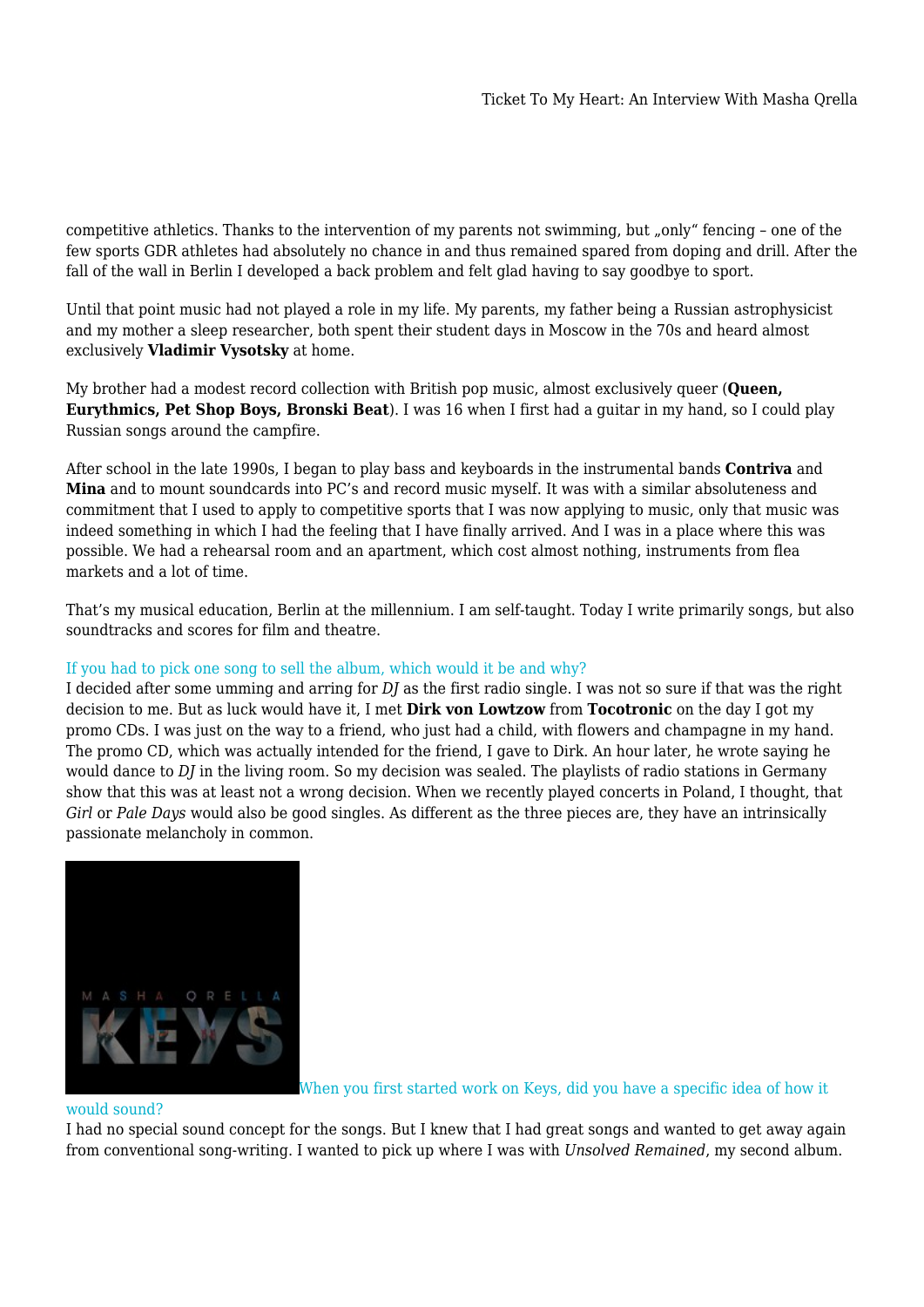This album was influenced by collaborations with artists such as **Rechenzentrum** and heavily influenced by electronically generated music. I wanted to create a foundation with Bass and Beat that carries the songs, without guitars and using synth sounds which I desired and had omitted for a while.

In the recordings, I was looking for the emotion that has led me to write the songs. When I was quite far progressed I thought out of habit that I now have to get the album mixed, but it occurred to me that I didn't want it so different from what it already was

I tried to mix two songs with different people, but that totally irritated me. The simple fact of too much compression or strange reverb made me freak out.

In the end I decided to produce the album alone. I called **Bo Kondren** of *Calyx Mastering* and asked if I could come to him with my mixes so that we could work through it together to solve any problems before the final Mastering. I was afraid of the moment, but when I sat with Bo in the studio, I was just proud of the album, the way it sounded and of the songs.

We actually exchanged only a few internal cheap EQs from *Logic* to higher quality ones, attempting to fully maintain the original sound only to refine a little. This was a great complementary addition from Bo, which has totally respected the mixes and the expression of the songs.

# The record opens with the deeply introspective pop licks of Ticket To My Heart. What made you decide to have this as the opening track?

*Ticket To My Heart* is an example for much of what was important to me and this album. In addition to the private significance that this song has for me it's also a love letter to the English / German performance group **Gob Squad**. I came across **Gob Squad** because a fellow musician (**Christopher Uhe**) recommended me one of their productions

Suddenly I found myself being on stage not only as a musician but also as a performer. It did not make any difference to them that I considered myself only a musician. That was a totally amazing moment. I did not see something like this before, being so open with personal stories not only from the performer but also from the audience. The openness and self-irony, dealing with issues like sexuality, group dynamics, lifestyles and failures has totally impressed me.

In the video for *Ticket To My Heart* you can see 4 members of **Gob Squad** dancing. It is a quote from a dancing scene from the movie *Water Drops On Burning Rocks* by **Françoise Ozon**. When you see the film, suddenly all role models and clichés regarding gender issues are obsolete.

One of my favourite songs on the record is the wistful strings and (seemingly) regret-filled lyrics of DJ. Can you tell us a bit about how this song came about?



*[D](https://titel-kulturmagazin.net/wp-content/uploads/IMG_6713.jpg)J* is actually the only song that was created during the production. It's kind

of a by-product. It is originally a version of *Simple Song* with different harmonies. I had rejected this version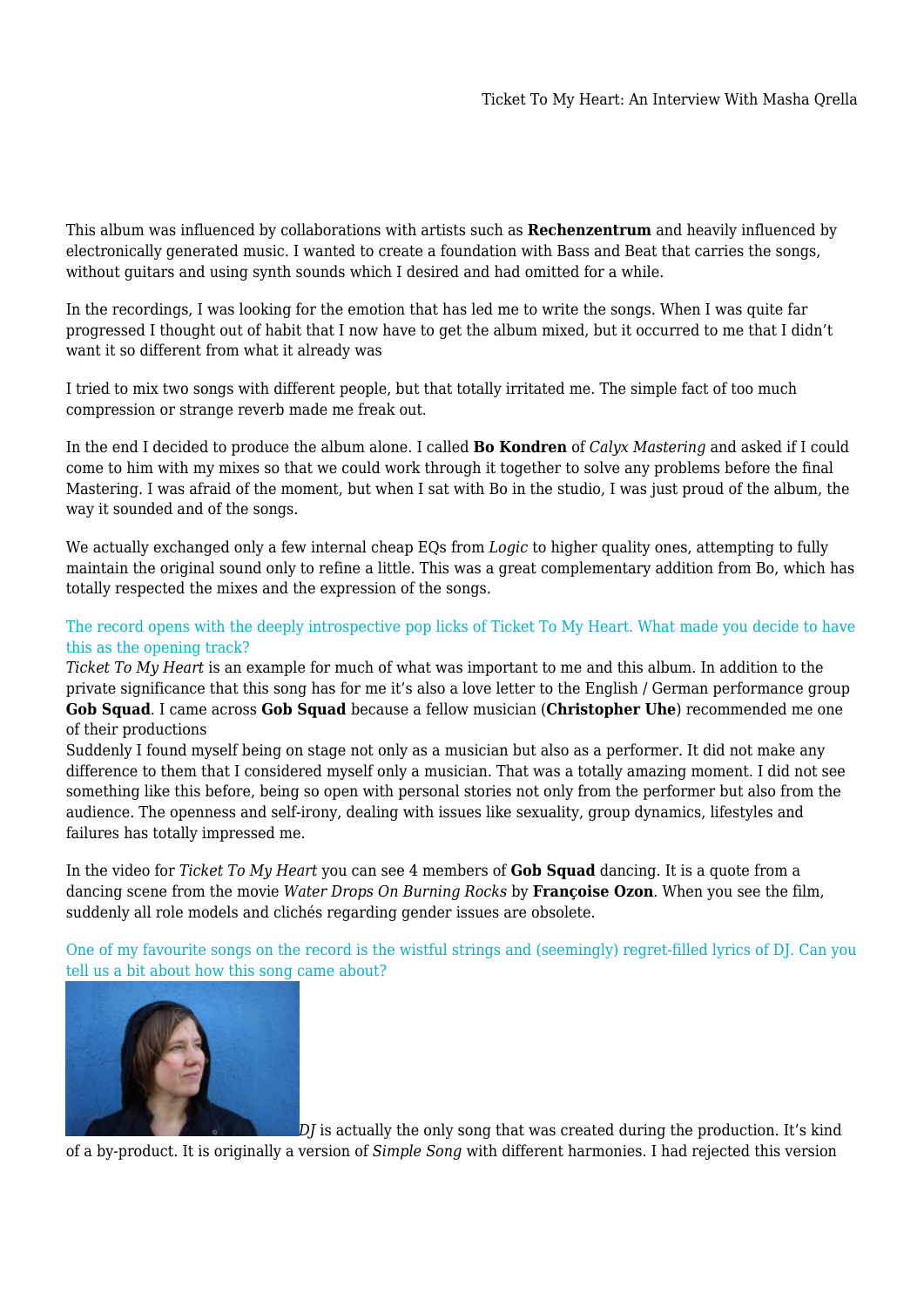again because they did not correspond to the song. But the harmonies and the strings were in my head. Eventually I noticed these lines of text again. They were actually older in origin, sometime from the period between *Unsolved Remained* and an unreleased album. I recognized in the lines that described my own misery back then my friend Hannes (who is by the way also the DJ in the video for the piece). Somehow *DJ* tells about both of us, about a state one can find oneself in Berlin.

## Songs such as Keys,Rescue Pills and Why sound like they come straight from the heart. Is it difficult to imagine people listening to your personal thoughts?

*Keys* and *Rescue Pills* have also a very humorous side, and humour protects. *Why* is a very special piece, actually the only one on the album that is so painfully direct that it even took a lot of effort to actually play it to a close friend. Also live it is a difficult moment that I need to immediately contrast by playing a totally different song to be able to bear it.

But I know that myself I often especially like the songs by artists that come so "straight from the heart" that you can hardly bear it.

## Do you have any plans to tour the album at all? If so – what can we expect?

I recently played the record release show in Berlin and a few concerts in Germany. The last concerts we played were in Poland. This was a different and very cool experience. I'm very much looking forward to the next concerts in Eastern Europe in June. In summer I will play a couple of festivals. In autumn there are plans to play further concerts in Europe, Japan and South America.

## You first started by working with bands like **Mina** and **Contriva**. What made you decide to go solo with your first album Luck?

**Mina** and **Contriva** were instrumental bands. I started to write lyrics and found a way to record songs myself, which was not the way we worked with the bands so far. Recording myself made me go away from a band dependent concept. I was more and more influenced by sampling and electronically generated music.

# I still listen to Tell Me When and If You Had Stayed, which you released with the band **Contriva**. For me they have an emotional core which was missing from a lot of music at the time. How do you feel when you listen back to them now?

I get emotional and nostalgic. I loved those bands and we are still very close friends.

I'm super happy that **Hannes Lehmann** (then also a band member of **Mina** and **Contriva**) is with me at my concerts again. With him and **Robert Kretzschmar**, who has drummed his heart and soul out for this album, I have a live band that understands this music in its origins.

## You were born in East Germany, but you mostly sing in English. Is there a reason for this?

It lets me talk to you ;) For me English was always the way to generalize thoughts and ideas and not to keep it local.

## What makes you happy about creating music in 2016?

Meeting people, interacting with other arts, being able to produce music at a good quality level without the need of lots of money.

## And what makes you mad?